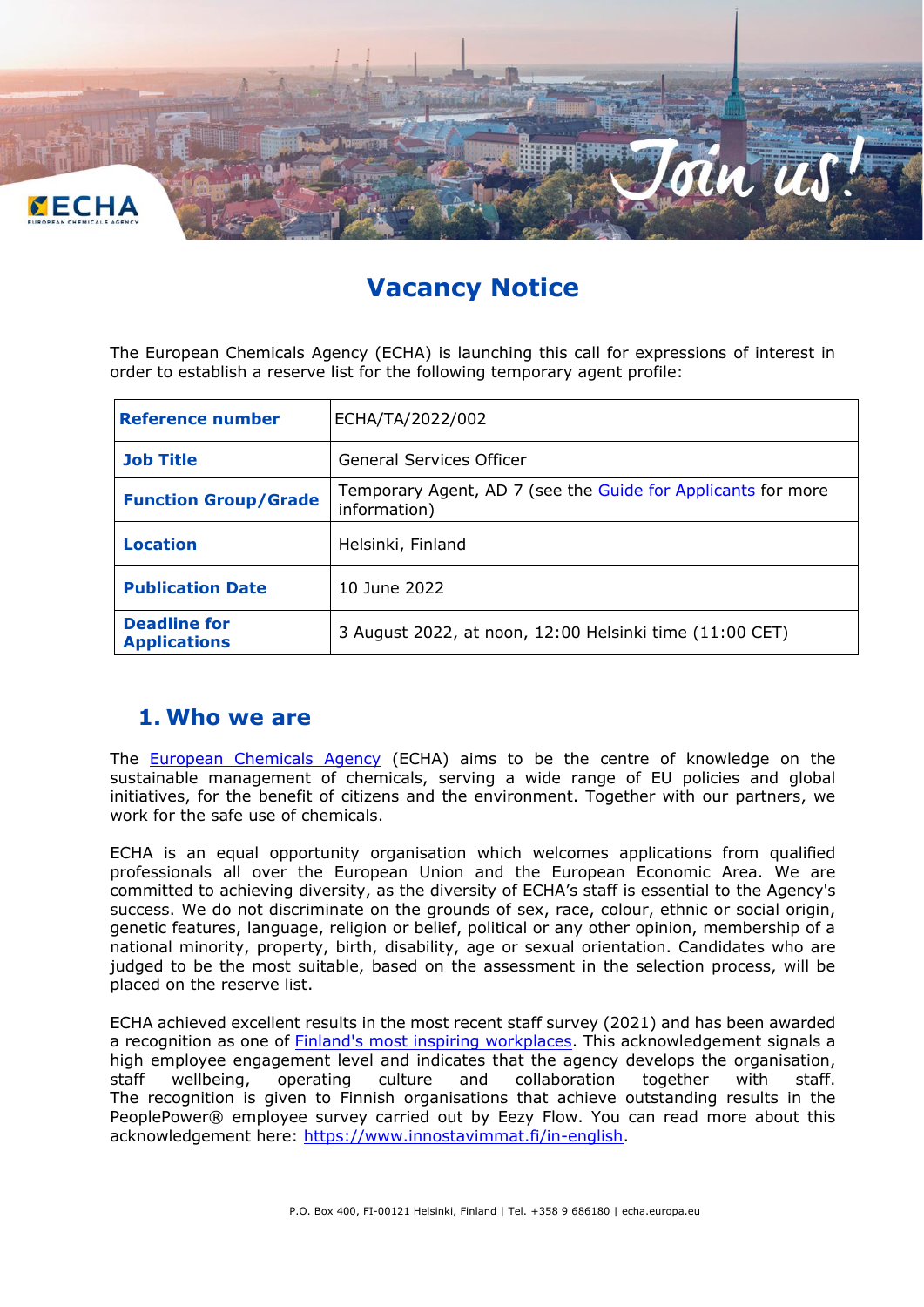

# **2. Is this job for you?**

Are you looking for a challenging opportunity in a leading organisation at the EU and international level and contributing to the protection of the health of European citizens and workers?

The Corporate Services Unit provides efficient and high-quality services and facilities to ensure a safe and pleasant working and meeting environment for staff, Agency bodies and stakeholders. The unit is responsible for the management of ECHA's building, related facilities and other corporate services, including:

- Building, workspace allocation and facilities maintenance and refurbishments;
- physical security;
- the management of ECHA's travel management services;
- the coordination of ECHA's translations services;
- the provision of library services;
- the implementation of ECHA's environmental management;
- the provision of canteen and catering services;
- the coordination of postal and courier services; and
- the purchase of office supplies and waste management activities.

The unit is also in charge of providing logistical, secretarial, audio-visual and conferencing services support for (virtual and hybrid) events/meetings as well as the management and maintenance of the meeting rooms within ECHA's buildings.

The General Services Officer will be responsible for managing and leading the planning, delivery and continuous development of high quality, customer focused conferences/meetings and other events of the ECHA, ensuring they meet the professional standards expected of an EU Agency.

In this role, the post holder will be expected to interact with a wide range of colleagues at all levels of the Agency, as well as with numerous contractors and external stakeholders.

# **3. Key responsibilities**

The General Services Officer will work in the area of meeting services within the Corporate Services Unit under the Directorate of Resources.

Reporting to the Head of Unit Corporate Services, the General Services Officer will have team supervisory responsibilities and will assist the Head of Unit in achieving the unit objectives within the context of FCHA's overall mission.

He/she will be responsible for the management of high-quality meeting and audio-visual support services for the meetings of ECHA's main bodies and other meetings, or events, organised by ECHA in cooperation with the Secretariats of the respective ECHA bodies.

In particular, he/she will be responsible for the following tasks:

• Responsibility for the administrative, technological, logistical and secretarial support for the organisation of hybrid and virtual events/meetings, in particular the meetings of the Management Board, ECHA's Committees, the Forum, ECHA's Board of Appeal and their respective Working Groups as well as other meetings and events organised by ECHA;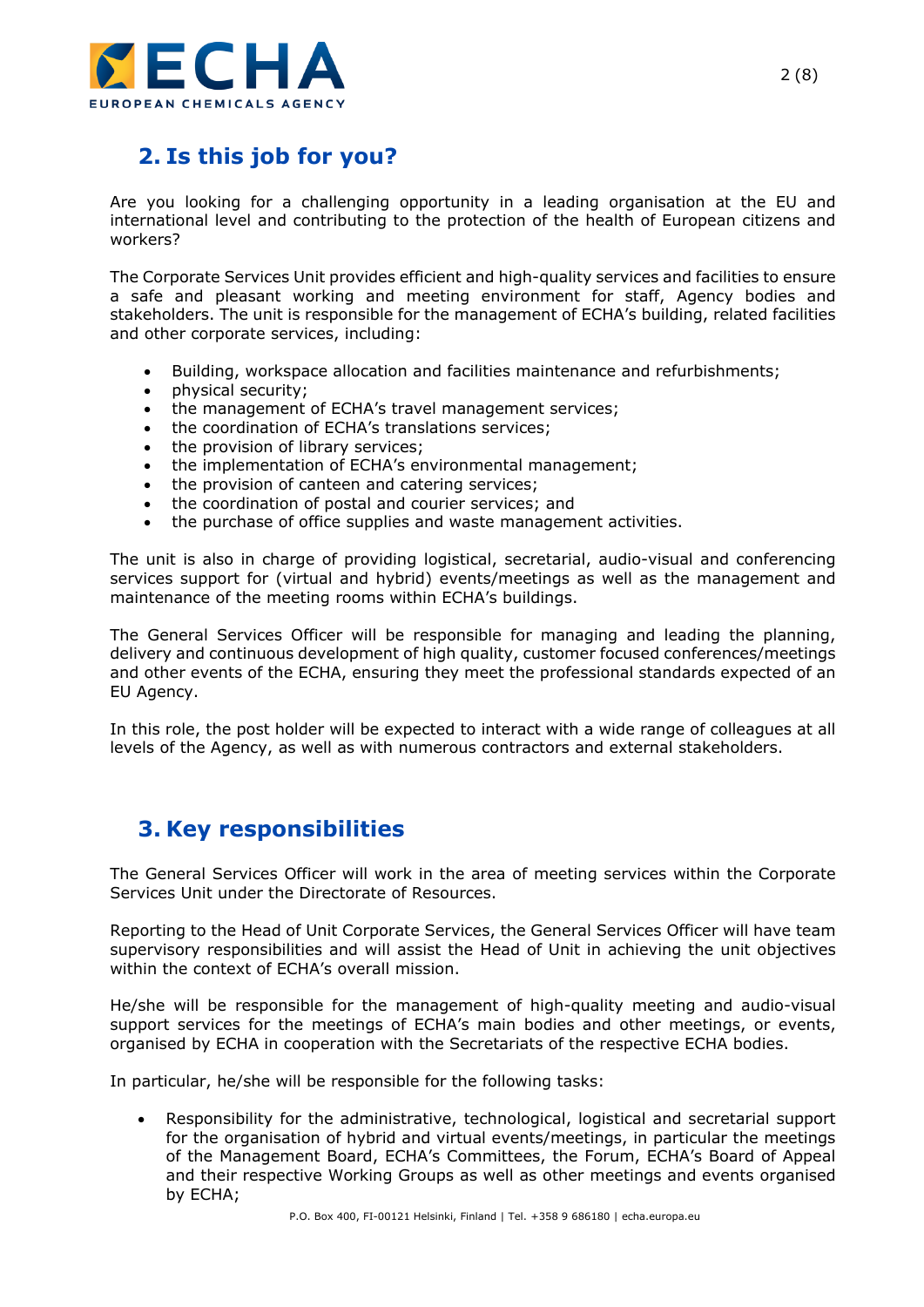

- Ensure that systems and processes are in place to optimise the meeting service delivery models of ECHA's corporate services by utilising relevant cost-benefit techniques, including consideration of different types of delivery service models, to ensure effectiveness, efficiency and economy in the delivery of these services;
- Develop change management plans for the provision of meeting services, identify risks including evaluation of the readiness to adopt change proposals by the different stakeholders, process and technology level;
- Keep up to date with developments and innovations in the area of meetings and conferences as well as identifying, appraising and proposing areas requiring further investment;
- Oversee, monitor and manage the meeting services procurements, contracts, assigned budget and invoicing related matters (including audio-visual related), including recording and analysing expenditure, relating to audio-visual support, hotel, catering, subsistence and meeting participants' travel expenses;
- Manage teams and contractors, prepare complicated logistics, as well as manage large-scale procurement and budgets;
- Ensure smooth communications and liaison with the Agency staff related to matters under the responsibility of his/her team;
- Prepare, implement and update procedures for external meeting participants;
- Provide input and feedback regarding the internally developed IT tool used for the management of meeting services;
- Develop training for staff, team members and, if required, the external participants related to meeting procedures, including the virtual conferencing tools used;
- Monitor end-user compliance with meeting-related policies and procedures;
- Liaise closely with the operational units on the efficient management of meetingrelated issues;
- Prepare reports for planning and monitoring purposes, including environmental reporting related to the area of responsibility;
- Responsibility for the administration, processing and initiating the payment of reimbursement for meeting participants, including the provision of concise, clear, timely and accurate information to meeting participants on travel and reimbursement matters;
- Drive continuous service improvement, identifying and implementing best practices related to and the provision of meeting and conference services;
- Facilitate the conditions necessary for the promotion of excellent customer service provision (both internally and externally);
- Perform other related duties.

#### **General responsibilities:**

- Plan, organise and actively participate in the work of the team in an efficient and effective manner, and ensure sound communication and collaboration practices within the team and Unit;
- Supervise the team by allocating tasks and targets, managing performance, identifying potential for career development, identifying learning and development needs,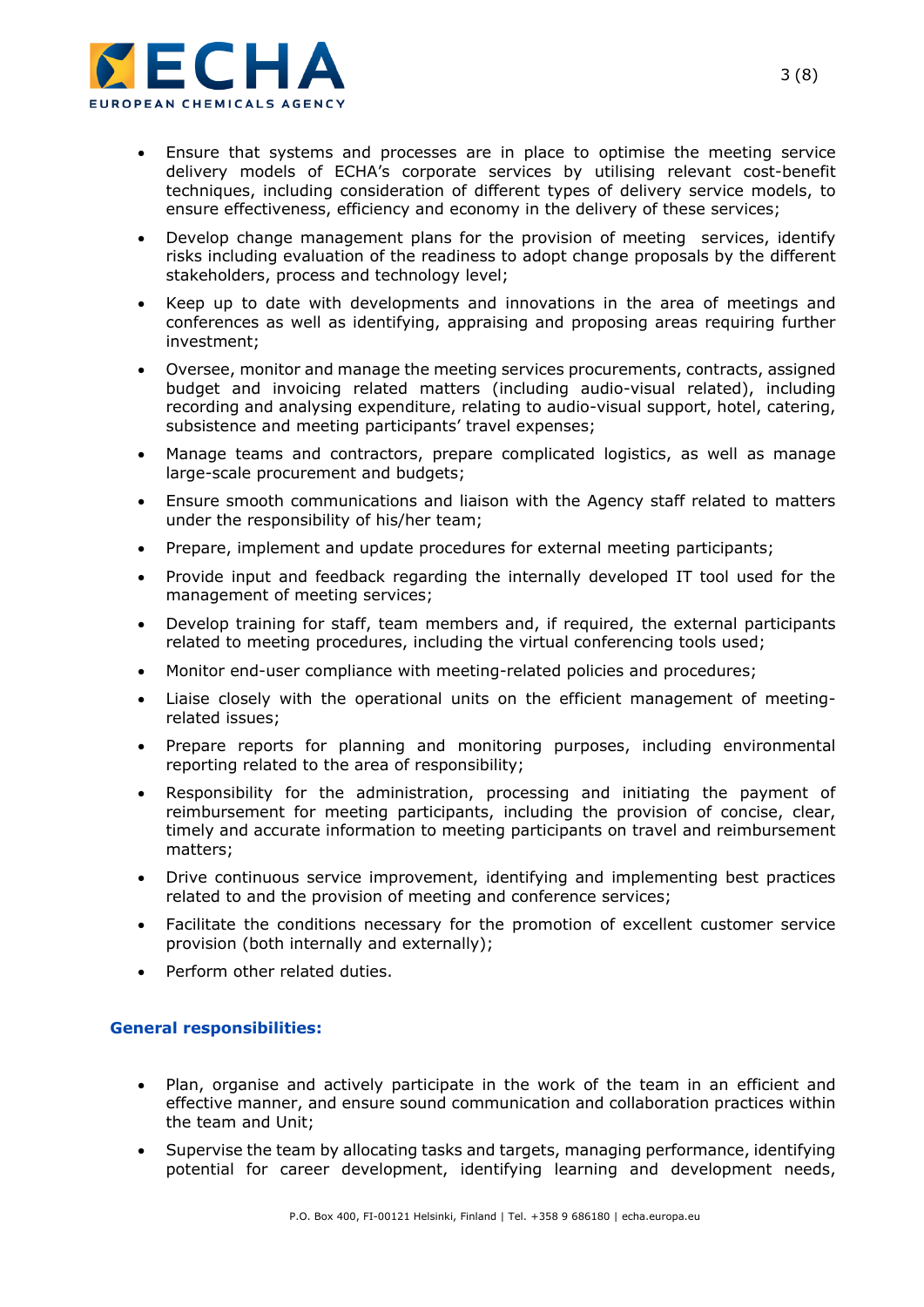

providing appropriate learning activities and support and fostering career development;

- Ensure close liaison with ECHA's main bodies to ensure efficient and effective management delivery of services;
- Advise middle and senior management on matters related to his/her area of responsibility;
- Coordinate the drafting of quality management documents for the processes under the responsibility of his/her team;
- Contribute actively to the effective management of the Corporate Service Unit;
- Promote an effective and positive working environment for staff in the Corporate Services Unit.

### **4. Eligibility criteria**

The selection procedure is open to applicants who satisfy the following eligibility criteria, on the closing date for application:

#### **a. General requirements**

The applicant must:

- Be a national of a Member State of the European Union, or a national of the European Economic Area (Iceland, Liechtenstein, Norway)<sup>1</sup>;
- Enjoy the full rights as a citizen;
- Have fulfilled any obligations imposed by the laws concerning military service;
- Produce the appropriate character references as to the suitability for the performance of the duties<sup>2</sup>;
- Be physically fit to perform the duties<sup>3</sup>;
- Have a thorough knowledge of one of the official languages of the European Union<sup>4</sup> and a satisfactory knowledge of another such language to the extent necessary to perform your duties;
- Be able to communicate well in English as this is the working language of ECHA;

 $1$  The Member States of the European Union are: Austria, Belgium, Bulgaria, Croatia, Cyprus, Czech Republic, Denmark, Estonia, Finland, France, Germany, Greece, Hungary, Ireland, Italy, Latvia, Lithuania, Luxembourg, Malta, the Netherlands, Poland, Portugal, Romania, Slovakia, Slovenia, Spain, Sweden.

<sup>&</sup>lt;sup>2</sup> Before appointment, successful applicants will be required to produce an official document indicating that they do not have a criminal record.

<sup>&</sup>lt;sup>3</sup> Before appointment, successful applicants will be required to undergo a medical examination to ensure that they fulfil the requirements of Articles 12, 2 (c) of the Conditions of Employment of Other Servants of the European Union.

<sup>4</sup> The languages of the EU are: Bulgarian, Croatian, Czech, Danish, Dutch, English, Estonian, Finnish, French, Irish, German, Greek, Hungarian, Italian, Latvian, Lithuanian, Maltese, Polish, Portuguese, Romanian, Slovak, Slovene, Spanish, Swedish.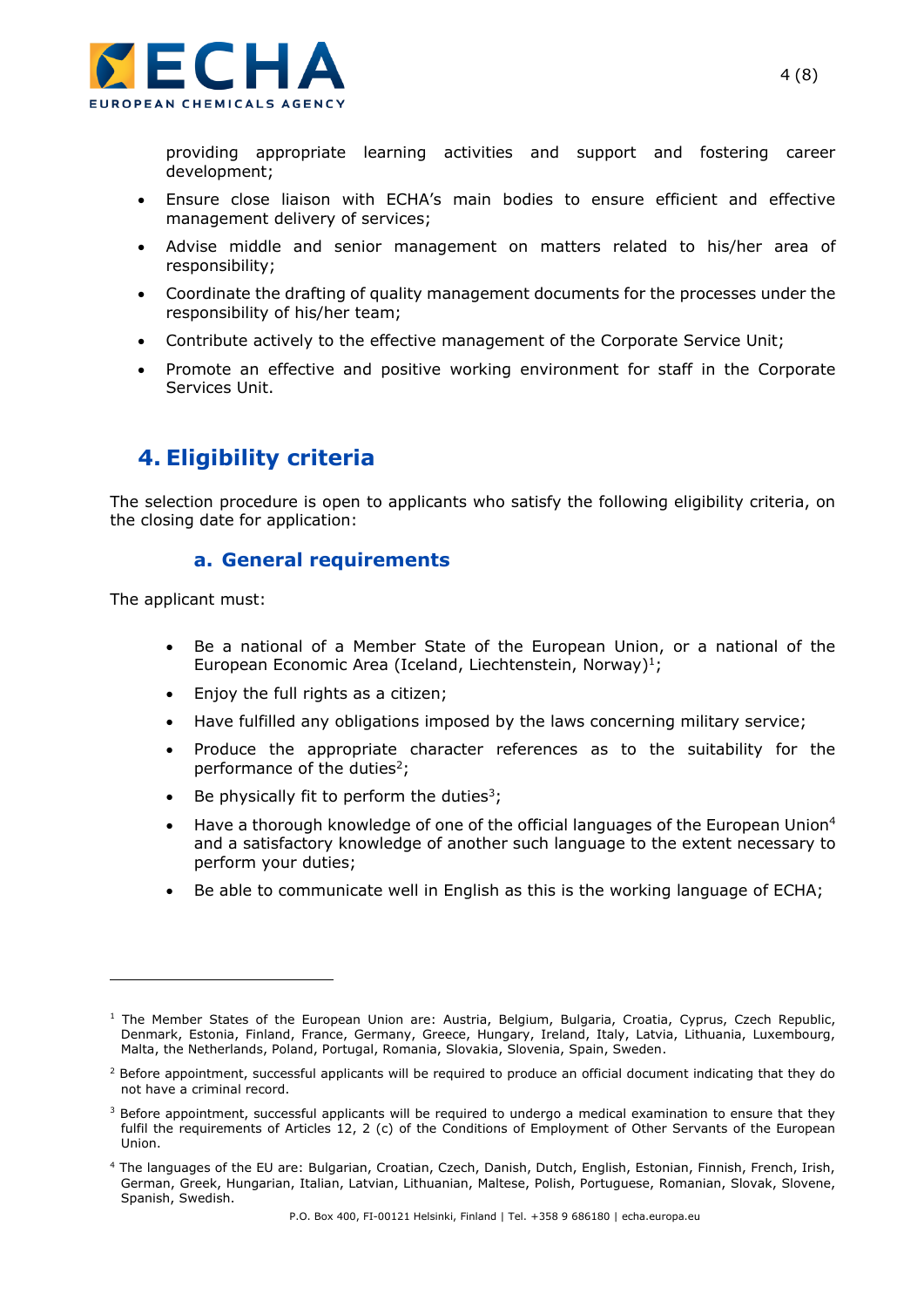

• Be below the age at which staff of the EU is automatically retired, i.e. currently on the last day of the month in which he/she reaches the age of  $66<sup>5</sup>$ .

### **b. Qualifications**

- a) Successful completion of a full course of university studies attested by a degree, where the normal duration of university education is four (4) years or more.
- b) Successful completion of a full course of university studies attested by a degree, where the normal duration of university education is three (3) years and at least one (1) year of professional experience.

**Only qualifications issued by EU Member State authorities or EEA authorities and qualifications recognized as equivalent by the relevant EU or EEA Member State authorities will be accepted.**

### **c. Professional experience**

To qualify for this profile, you must have at the closing date for applications a total professional experience<sup>6</sup> of at least six  $(6)$  years acquired after achieving the minimum requirements stated out in section 4.b of this vacancy notice. At least three (3) years of your total professional experience must be relevant professional experience<sup>7</sup>in the fields listed in section 3.

# **5. Selection criteria**

If you meet the eligibility criteria set out in section 4, you will be assessed on the basis of the following selection criteria. The candidates who are judged to be the most suitable on the basis of the selection criteria will be invited to an interview.

- **Your academic and professional qualifications** and their relevance to the main areas of work listed in section 3.
- **Your professional experience**: Preference will be given to candidates having experience in functions similar to those outlined in section 3. The Selection Committee will assess the range of fields covered, the length, the type and level of work done and its relevance to the areas of work listed in section 3.

<sup>&</sup>lt;sup>5</sup> See Article 47(a) CEOS for Temporary Agents, applicable to Contract Agents by analogy, Article 119 CEOS.

 $6$  Only appropriate professional experience acquired after achieving the minimum qualification stated in 4.b. shall be considered. Where additional periods of training and study are accompanied by periods of professional activity, only the latter shall be considered as professional experience. Compulsory military service or equivalent civilian service accomplished after the achieving the minimum qualification stated in 4.b. shall be taken into consideration. Professional activities pursued on a part-time basis shall be calculated pro rata, on the basis of the percentage of full-time hours worked. A given period may be counted only once.

 $7$  Relevant experience should be described in your application.

P.O. Box 400, FI-00121 Helsinki, Finland | Tel. +358 9 686180 | echa.europa.eu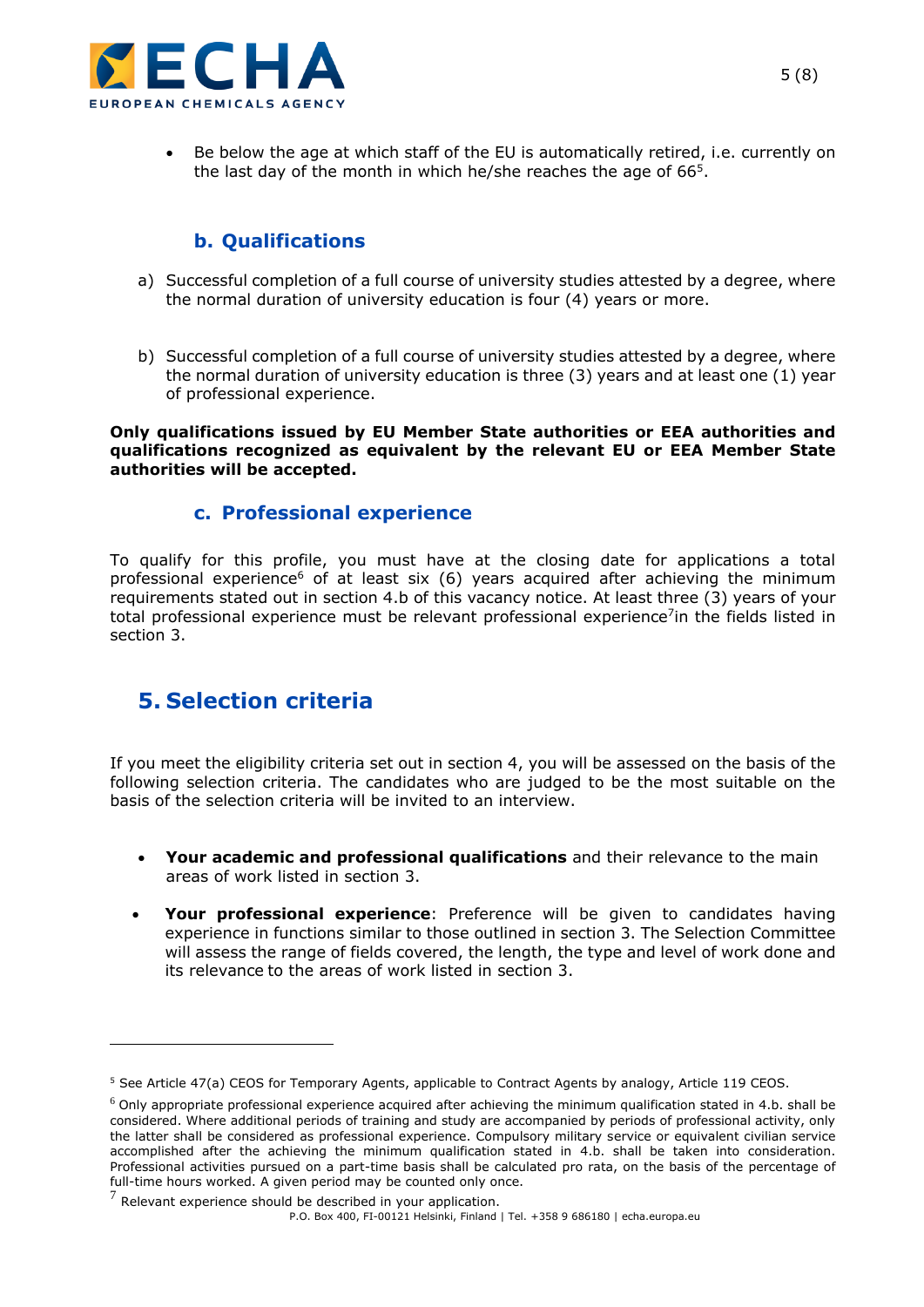

The following will be considered as assets:

- Proven experience in process management, including optimising efficiencies in processes;
- Proven experience in adapting event and conference life cycles to specific situations, and in introducing digital tools to increase efficiency gains;
- Proven record of continual professional development in the areas covered under the key responsibilities above;
- Proven experience of working with the EU Financial Regulation, Rules of Application, Vade-mecum on Public Procurement, or any other relevant legislative frameworks in international organisations and/or public sector;
- Proven experience of working abroad and/or in a similar international/multicultural environment.

Your academic and professional qualifications, professional experience and knowledge and experience considered as an asset **must be described as precisely as possible in your application**.

## **6. Interview and written test**

If selected for interview and/or written test, you will be assessed on the basis of the following criteria:

#### **6.1 Specific knowledge related to the post:**

- Knowledge and understanding in your areas of experience that are most relevant to the tasks set out in section 3;
- Understanding of the role and aims of ECHA in relation to the REACH, CLP and Biocides legislations.

### **6.2 General competencies<sup>8</sup> and conduct required for the job:**

- Supervisory capacity and ability to develop people;
- Negotiation, problem-solving, flexibility and conflict-resolution skills;
- Ability to communicate and liaise effectively with external stakeholders and with internal stakeholders at all organisational levels;
- Ability to work effectively in a multidisciplinary team in a multicultural and multilingual environment;
- Creative and analytical problem-solving skills;

 $8$  You can read more about the general competencies in place in ECHA through the following link: [https://echa.europa.eu/documents/10162/17100/echa\\_staff\\_competencies\\_en.pdf/81a7fbbf-730a-4bc2-9681-](https://echa.europa.eu/documents/10162/17100/echa_staff_competencies_en.pdf/81a7fbbf-730a-4bc2-9681-24095900028c?t=1476375368217) [24095900028c?t=1476375368217](https://echa.europa.eu/documents/10162/17100/echa_staff_competencies_en.pdf/81a7fbbf-730a-4bc2-9681-24095900028c?t=1476375368217)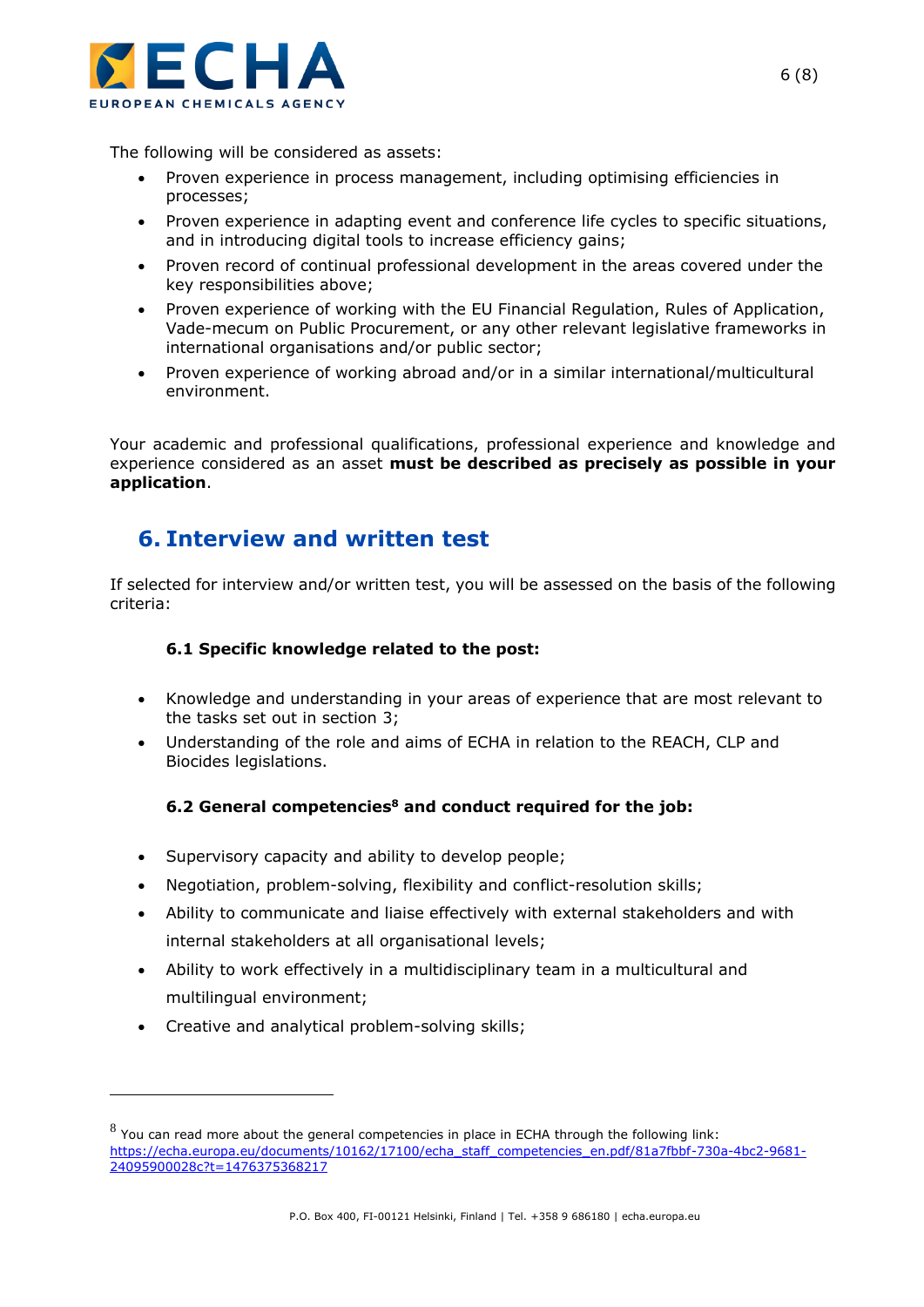

- Organisational skills, the ability to accomplish, as project manager, projects within tight deadlines;
- Ability to adapt, respond and drive change.

Your ability to communicate in spoken/written English, and the knowledge, skills and competencies related to the job will be assessed throughout the written tests and interviews.

**For native English speakers**, your ability to communicate in your second EU language will be tested during the selection process. As this forms part of the general requirements stated under section 4.a General Requirements from above, any failure in proving the satisfactory level of your second EU language would lead to your exclusion from the selection.

Interviews and written tests may be organised **remotely**.

# **7. Placement on the reserve list**

If you are judged to be among the most suitable candidates, on the basis of the criteria listed in sections 4, 5 and 6, you will be placed on the reserve list. The reserve list will be valid for a period of two years, with the possibility of extension.

It should be noted that inclusion on the reserve lists does not imply any entitlement of employment in the Agency.

At ECHA, we believe in continuous learning and flexible work assignments to ensure the best use of our human resources and to maintain a high level of staff motivation and expertise. Hence, your career at ECHA, once recruited, may lead you to another role within ECHA in the future.

# **8. What we offer**

### **a. Engagement and conditions of employment**

Successful applicants may be offered an employment contract for five years as a temporary agent, in the grade **AD 7**. This contract may be renewed for a definite period. If renewed for a second time, the contract becomes indefinite. If the successful applicant from the external selection procedure is already a member of temporary staff 2(f) in the relevant function group or another function group, the Agency shall offer the person, in writing, the opportunity to be assigned to the post by means of mobility under the provisions of Article  $6(2)^9$  or, subject to the establishment plan availabilities, Article  $10^9$  respectively, if the person prefers to ensure continuity of contracts.

The successful applicant will be required to make a declaration of commitment to act independently in the public interest and to make an annual declaration with respect to any interests which might be considered prejudicial to his/her independence. Moreover, before recruiting a member of staff, ECHA's Executive Director will examine whether the applicant

[https://echa.europa.eu/documents/10162/17100/MB\\_DECISION\\_03\\_2018\\_4\\_MB49\\_FINAL.pdf/7087cc5b-2dee](https://echa.europa.eu/documents/10162/17100/MB_DECISION_03_2018_4_MB49_FINAL.pdf/7087cc5b-2dee-aade-0de0-bcdb47aa605d)[aade-0de0-bcdb47aa605d](https://echa.europa.eu/documents/10162/17100/MB_DECISION_03_2018_4_MB49_FINAL.pdf/7087cc5b-2dee-aade-0de0-bcdb47aa605d)

<sup>&</sup>lt;sup>9</sup> Implementing rules on the procedure governing the engagement and use of temporary staff under Article 2(f) of the CEOS: